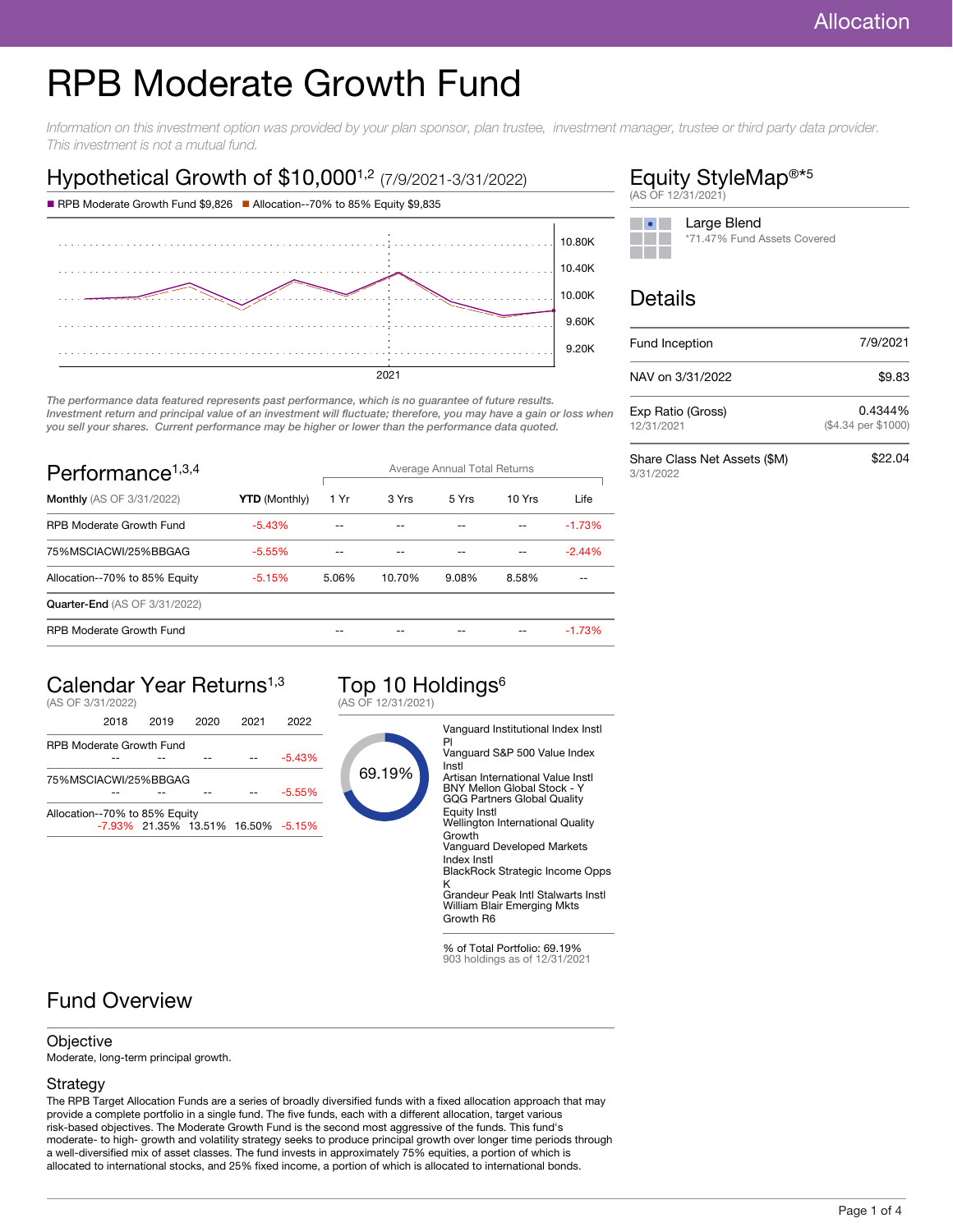### Fund Overview (continued)

#### Risk

Stock markets are volatile and can decline significantly in response to adverse issuer, political, regulatory, market, economic or other developments. These risks may be magnified in foreign markets. In general the bond market is volatile, and fixed income securities carry interest rate risk. (As interest rates rise, bond prices usually fall, and vice versa. This effect is usually more pronounced for longer-term securities.) Fixed income securities also carry inflation risk and credit and default risks for both issuers and counterparties. Additional risk information for this product may be found in the prospectus or other product materials, if available.

#### Additional Disclosures

The investment option is a custom strategy fund. This description is only intended to provide a brief overview of the fund.

This investment option is not a mutual fund.

### Asset Allocation<sup>6</sup>

(AS OF 12/31/2021)



# Major Market Sectors<sup>6</sup><br>(AS OF 12/31/2021)

| ■ Portfolio Weight            | Allocation--70% to<br>85% Equity                       |  |  |
|-------------------------------|--------------------------------------------------------|--|--|
| Technology                    | 24.84%                                                 |  |  |
| Financial Services            | 14.18%                                                 |  |  |
| Healthcare                    | 13.06%<br>.                                            |  |  |
| Consumer Cyclical             | 11.15%<br> <br> --- <mark>-</mark> ------------------- |  |  |
| Industrials                   | 10.93%<br>.                                            |  |  |
| <b>Communication Services</b> | 9.08%<br>.                                             |  |  |
| Consumer Defensive            | 6.50%                                                  |  |  |
| <b>Basic Materials</b>        | 3.33%                                                  |  |  |
| Energy                        | 3.05%                                                  |  |  |
| <b>Real Estate</b>            | 2.27%                                                  |  |  |

# Regional Diversification<sup>6,7</sup><br>(AS OF 12/31/2021)

| <b>United States</b> | 61.90% |
|----------------------|--------|
| Eurozone             | 7.56%  |
| Asia - Developed     | 5.95%  |
| Asia - Emerging      | 5.94%  |
| Europe - ex Euro     | 5.59%  |
| United Kingdom       | 5.04%  |
| Japan                | 3.19%  |
| Canada               | 2.05%  |
| Latin America        | 1.16%  |
| Australasia          | 0.70%  |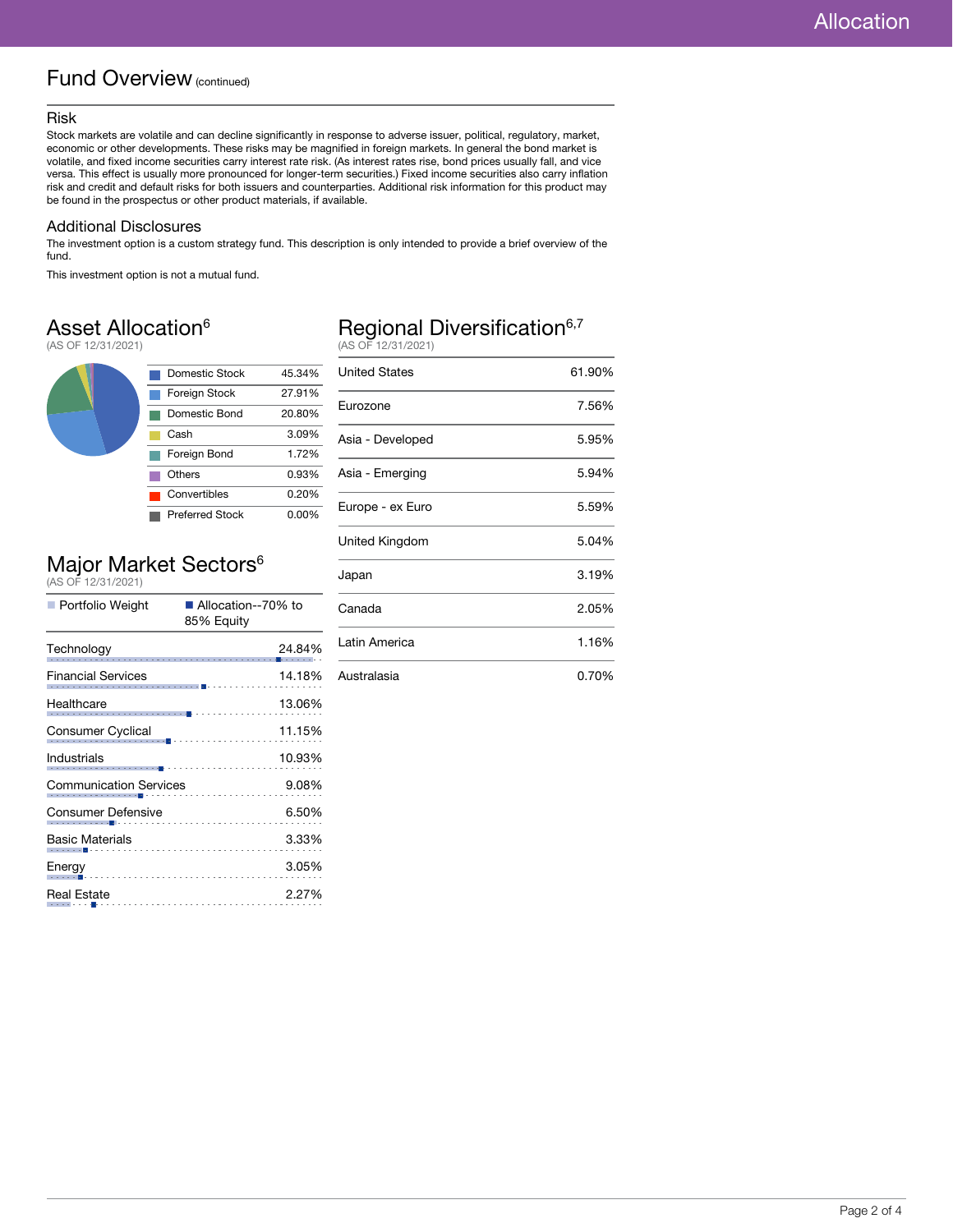### Portfolio Diversification<sup>6</sup>

| (AS OF 12/31/2021)                           |                                    |  |
|----------------------------------------------|------------------------------------|--|
| Portfolio Weight                             | ■ Allocation--70% to<br>85% Equity |  |
| Government                                   | 32.22%                             |  |
| Corporate Bond                               | 24.20%                             |  |
| Agency Mortgage-Backed<br>14.99%             |                                    |  |
| Cash & Equivalents                           | 11.96%                             |  |
| Asset-Backed                                 | 6.11%                              |  |
| Commercial Mortgage-Backed<br>4.66%          |                                    |  |
| 1.49%<br>Government Related                  |                                    |  |
| Non-Agency Residential Mortgage-Backed 1.37% |                                    |  |
| Municipal Taxable                            | 1.09%                              |  |
| Convertible                                  | 0.78%                              |  |

### Glossary Of Terms

75%MSCIACWI/25%BBGAG: A custom benchmark that is made up of 75% of the MSCI ACWI Investable Market Index (IMI) and 25% of the Bloomberg U.S. Aggregate Bond Index. The MSCI ACWI<br>Investable Market Index (IMI) captures large, comprehensive, covering approximately 98% of the global equity investment opportunity set. The Bloomberg U.S. Aggregate Bond Index is an unmanaged market value-weighted index for U.S. dollar denominated investment-grade fixed-rate debt issues, including government, corporate, asset-backed, and mortgage-backed securities with maturities of at least one year.

Exp Ratio (Gross): Expense ratio is a measure of what it costs to operate an investment, expressed as a percentage of its assets, as a dollar amount, or in basis points. These are costs the investor pays through a reduction in the investment's rate of return. For a mutual fund, the gross expense ratio is the total annual fund or class operating expenses directly paid by the fund from the fund's most recent prospectus (before waivers or reimbursements). This ratio also includes Acquired Fund Fees and Expenses, which are expenses indirectly incurred by a fund through its ownership of shares in other investment companies. If the investment option is not a mutual fund, the expense ratio may be calculated using methodologies that differ from those used for mutual funds.

Net Asset Value (NAV): The dollar value of one mutual fund's share, excluding any sales charges or redemption fees. The NAV is calculated by subtracting liabilities from the value of a fund's total assets and dividing it by the number of fund's shares outstanding.

Share Class Net Assets (\$M): The difference between the total assets and liabilities of a single share class of a fund.

### Important Information

© 2021 Morningstar, Inc. All rights reserved. The Morningstar information contained herein: (1) is proprietary to Morningstar and/or its content providers; (2) may not be copied or redistributed; and (3) is not warranted to be accurate, complete or timely. Neither Morningstar nor its content providers are responsible for any damages or losses arising from any use of this information. Fidelity does not review the Morningstar data and, for fund performance, you should check the fund's current prospectus or other product materials for the most up-to-date information concerning applicable loads, fees and expenses.

Your plan sponsor has directed Fidelity to make this investment product available to you through your workplace savings plan. Information on this investment product was provided by the product's investment manager, trustee, or issuer, by Morningstar Inc. or other commercial database, or by the plan sponsor. Although Fidelity believes data gathered from these third-party sources is reliable, it does not review such information and cannot warrant it to be accurate, complete or timely. Fidelity is not responsible for any damages arising from any use of this third-party information. Generally, the issuer of collective investment trusts is the underlying trust or investment vehicle which issues the units; the issuer of a stock fund is the company which issues the shares; the issuer of options such as separate accounts and strategies is the plan which makes them available; the issuer of a fixed return option is the insurance company or other company which offers the investment; the issuer of an annuity contract is the insurance company and/or the insurance company separate account.

Generally, the issuer of a mutual fund is the fund or trust which issues the shares; the issuer of collective investment trusts is the underlying trust or investment vehicle which issues the units; the issuer of a stock fund is the company which issues the shares; the issuer of options such as separate accounts and strategies is the plan which makes them available; the issuer of a fixed return option is the insurance company or other company which offers the investment; the issuer of an annuity contract is the insurance company and/or the insurance company separate account.

Generally, data on Fidelity mutual funds is provided by FMR, LLC, Morningstar ratings and data on non-Fidelity mutual funds is provided by Morningstar, Inc. and data on non-mutual fund products is provided by the product's investment manager, trustee or issuer or the plan sponsor whose plan is offering the product to participants. Although Fidelity believes the data gathered from these third-party<br>sources is reliab information.

© 1996-2021 FMR LLC. All rights reserved.

1. The Morningstar Category Average is the average return for the peer group based on the returns of each individual fund within the group, for the period shown. This average assumes reinvestment of dividends.

2. This chart illustrates the performance of a hypothetical \$10,000 investment made in this investment product (and a benchmark or category average, if shown) from the beginning date shown or on the<br>inception date of the p multiple shares classes, or are offered as a separate account, strategy or sub account, may be the inception date of the underlying fund, the earliest share class of the product, or the date composite performance for the product was first made available. The product's returns may not reflect all its expenses. Any fees not reflected would lower the returns. Benchmark returns include reinvestment of capital gains and dividends, if any, but do not reflect any fees or expenses. It is not possible to invest in an index. Past performance is no guarantee of future results. This chart is not intended to imply any future performance of the investment product.

3. Total returns are historical and may include change in share value and reinvestment of dividends and capital gains, if any. Cumulative total returns are reported as of the period indicated. Life of fund figures are reported as of the commencement date to the period indicated and are cumulative if the fund is less than one year old. Total returns do not reflect the fund's [%] sales charge. If sales charges were included, total returns would have been lower.